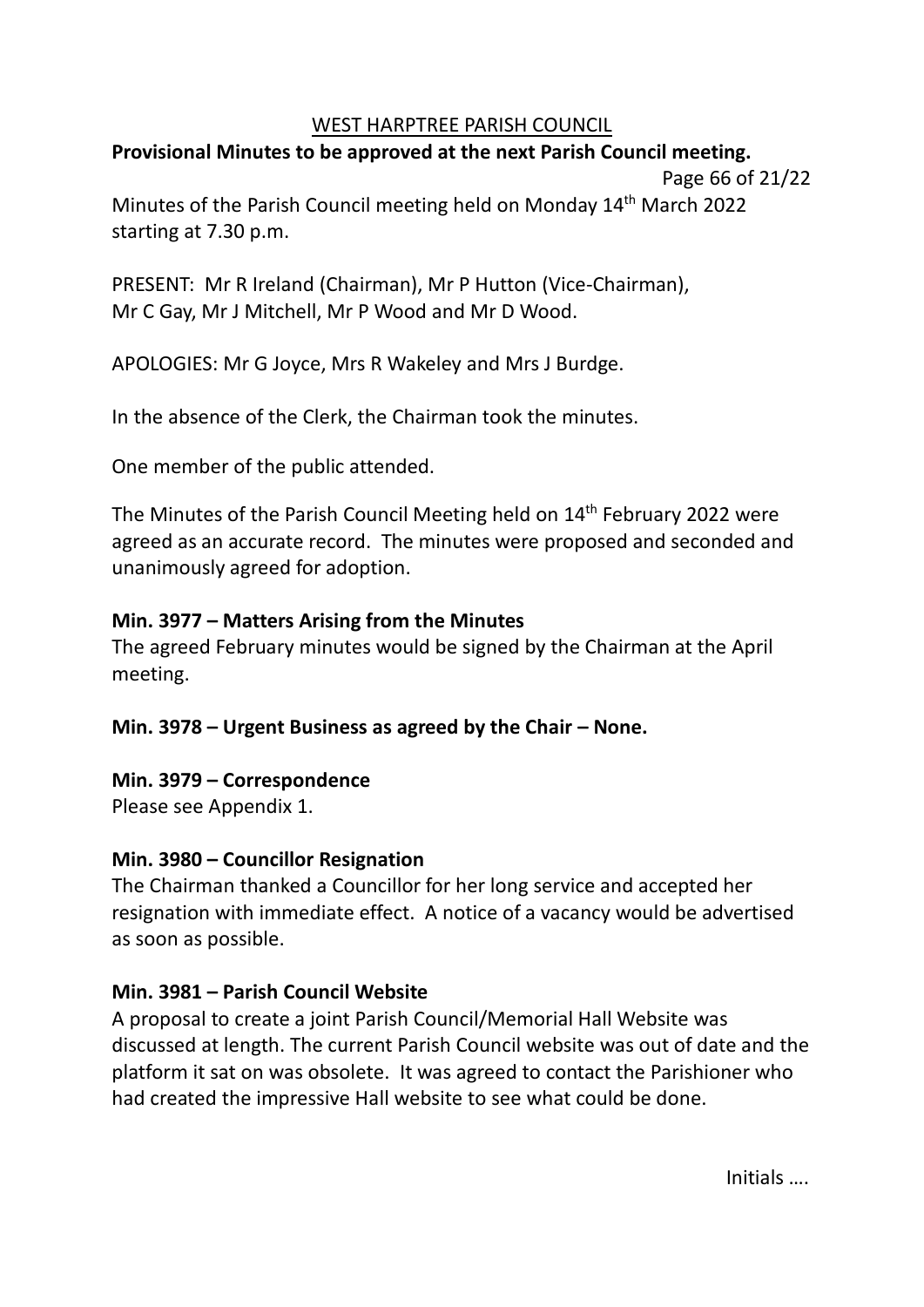## **Min. 3982 – Memorial Hall**

Work was continuing to improve the upstairs area. The new flooring had been laid.

## **Min. 3983 - Highways**

20mph Speed Limit – £20,000 was available for Phase II of the project, (£10,000 secured from B&NES and a further £10,000 from WHPC Cil fund). Parishioner's ideas and suggestions for the next phase had been requested and would be collated by the Clerk.

The Parish concern regarding drains - The Ward Councillor reported that B&NES were increasing the number of drains (gullies) cleaned from 22,000 a year to 33,000 a year

Pothole – A pothole outside Mendip View, Bristol Road would be reported to B&NES.

Water seepage – water emanating from the verge/tarmac near the junction with Cowleaze Lane would be reported.

## **Min. 3984 - Recreation Ground**

Work to the Recreation Ground fence and replacement gate had been completed and looked good. The purchase of dog prohibition signs was underway.

### **Min. 3985 – Bus Shelter**

The Bus Shelter roof refurbishment was ongoing. Work should start soon.

## **Min. 3986 – Local Plan Partial Update Consultation**

It was reported that the LPPU was with an independent inspector and there was no provision for WHPC to comment any further.

## **Min. 3987 – Chew Valley Climate and Nature Emergency**

Updates from the Chew Valley Climate and Nature Emergency Group were regularly available in the Chew Valley Gazette.

Initials ….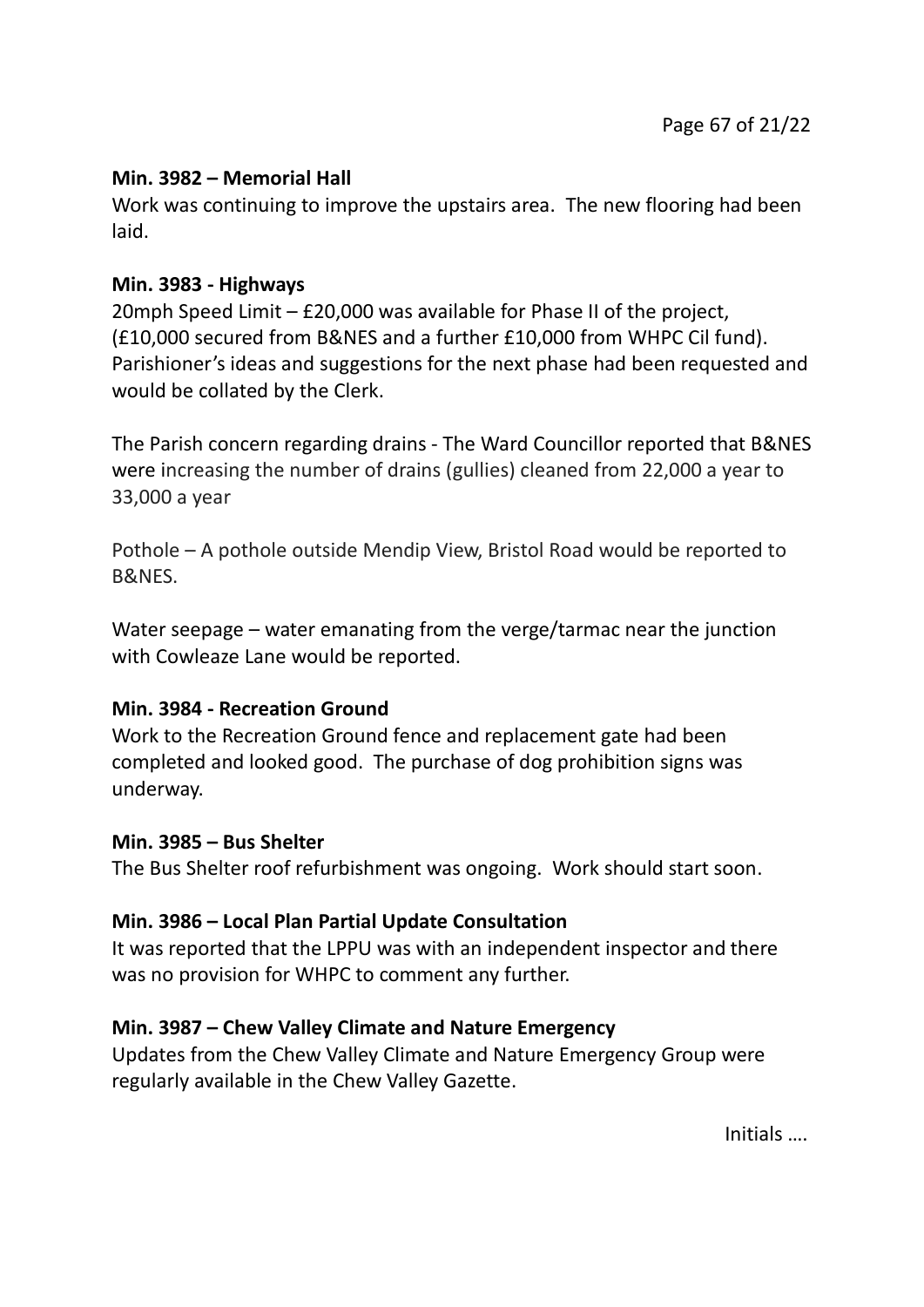## **Min. 3988 – Platinum Jubilee of Queen Elizabeth II**

As part of the Jubilee celebrations a Street Party would be organised in Bristol Road, to the front of the Crown. The Ward Councillor agreed to check road closure procedures.

## **Min. 3989 - Community Infrastructure Levy**

Projects underway included, supporting the 20mph speed project and replacing the Bus Shelter roof.

### **Min. 3990 – Clerk's Wages**

It was proposed and seconded with all other Councillors in favour of increasing the Clerk's wages (back dated to March 2021), in line with NALC guidelines.

## **Min. 3991 – Ward Councillor's Report**

Please see Appendix 2.

**Min. 3992 – Planning Matters – None.**

**Min. 3993 - Finance – None.**

**Min. 3994 – Meetings attended – None.**

## **Min. 3995 – Items for the Information of the Clerk**

Litter Pick - The annual village litter pick would take place on Saturday 16<sup>th</sup> April, starting at the Bus Shelter at 10 a.m. All necessary equipment would be provided.

Parking, Ridge Crescent – Residents had raised concern over the lack of parking spaces in Ridge Crescent. The responsibility lay with Curo and B&NES, the Ward Councillor agreed to investigate.

Clerk Vacancy – The Chairman had received the current model documents from ALCA. They would be reviewed and agreed in order for the position to be advertised after the April meeting.

### **Min. 3996 - Future Meetings**

Date of the next meeting: Monday 11<sup>th</sup> April 2022 starting at 7.30 p.m.

Initials ….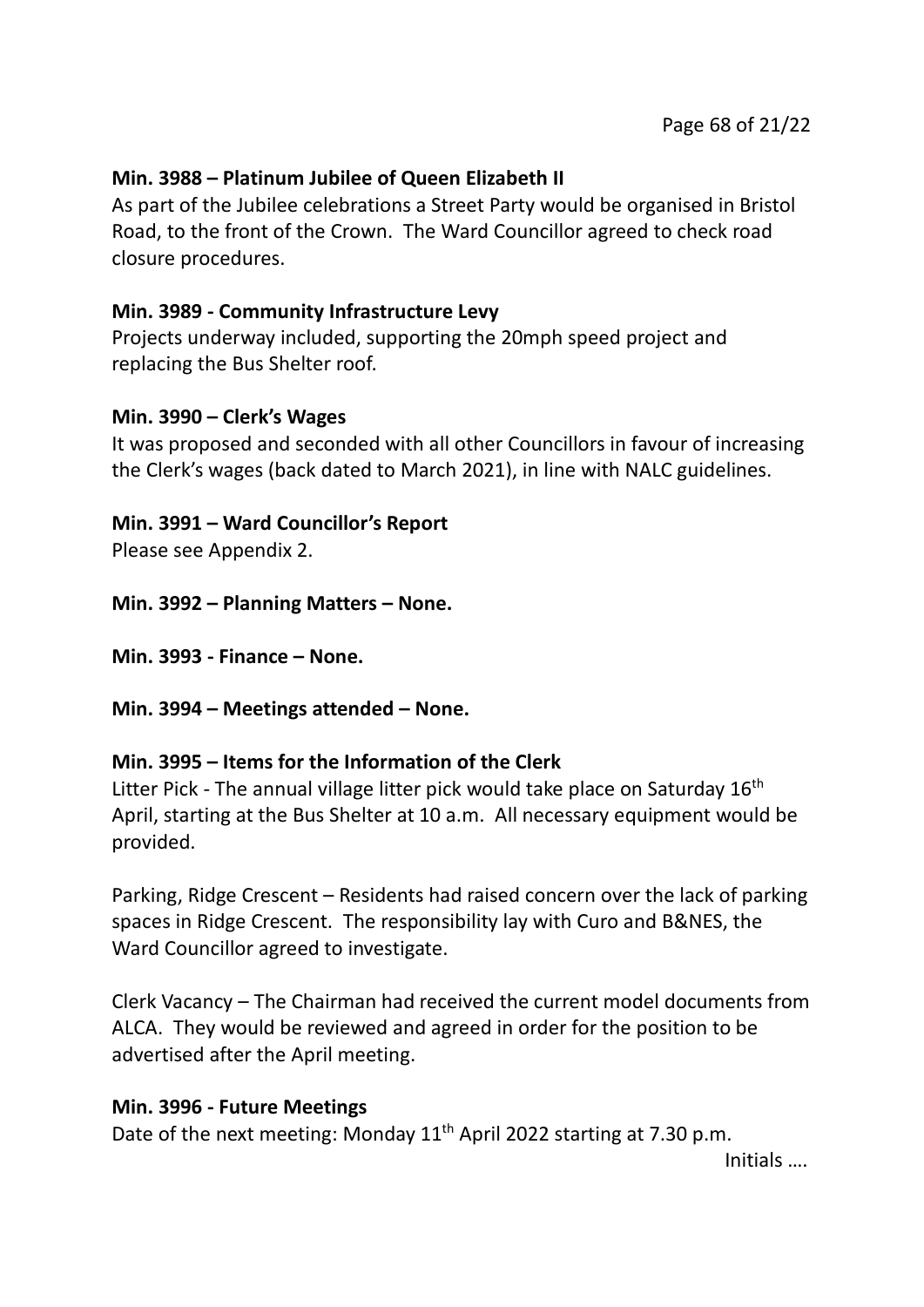The Chairman declared the meeting closed at 8.15 p.m.

Chairman ………………………… Date Signed ……………………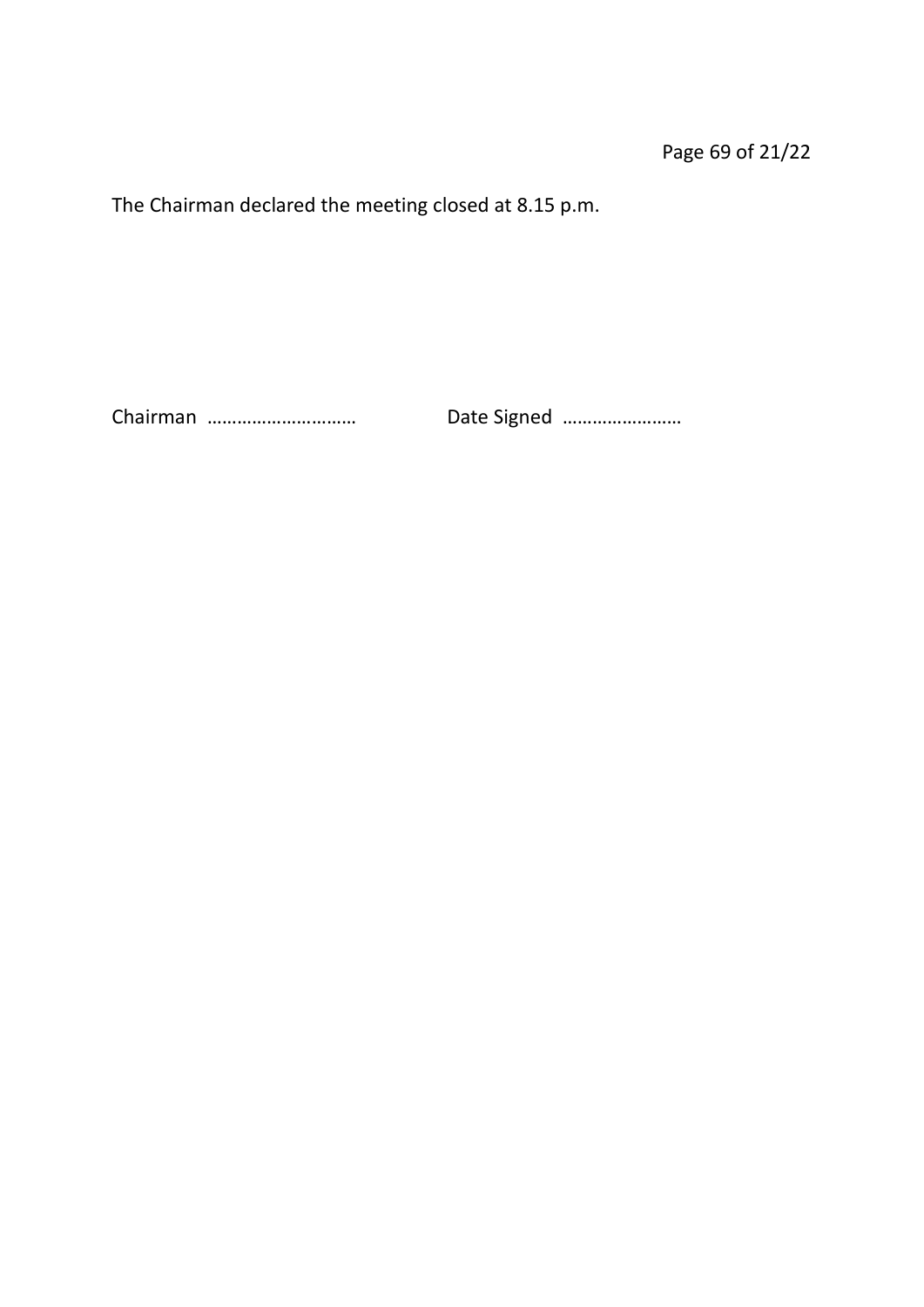## Page 70 of 21/22

### **Appendix 1 Min. 3979 – Correspondence** February 2022

- 1. B&NES, Planning Notifications 22/01219/FUL, East Harptree.
- 2. Jackie Head Survey.
- 3. B&NES Weekly Planning List No. 7.
- 4. B&NES Street Works 15/02/22 21/02/22.
- 5. Rural Services Network The Rural Bulletin, 15<sup>th</sup> February.
- 6. B&NES, Planning Notifications 20/04595/FUL, 21/04654/ADCOU, Hinton Blewett.
- 7. B&NES Public Rights of Way.
- 8. B&NES, Planning Notifications 22/000080/COND, East Harptree.
- 9. Keep Britain Tidy Great British spring Clean.
- 10. B&NES, Planning Notifications 21,04654/ADCOU, Hinton Blewett, 21/04800/FUL and 21/04801/LBA, Coley.
- 11. B&NES, Planning Notifications 21/05160/FUL, Hinton Blewett and 22/00622/FUL, East Harptree.

### March 2022

- 23. B&NES Weekly Planning List No. 9.
- 24. B&NES Street Works 01/03/22 07/03/22.
- 25. Rural Services Network The Rural Bulletin,  $1^{st}$  March.
- 26. CPRE Avon & Bristol Goodbye from our Director.
- 27. Rural Services Network Rural Funding Digest, March 2022.
- 28. B&NES Parish/Town Councils Virtual Briefing on B&NES New Local Plan.
- 29. B&NES Notification of Waste and Recycling Collection problems.
- 30. B&NES Chew Valley Area Forum, Follow up.
- 31. B&NES Weekly e-newsletter.
- 32. Dom Hooper Playground and fencing.
- 33. YCSW Youth Work Newsletter.
- 34. NALC Pay scales 2021/22.
- 12. Wessex Water Upcoming works.
- 13. B&NES Agenda, Chew Valley Area Forum, Monday 28<sup>th</sup> February at 6 p.m.
- 14. B&NES, Planning Notifications 21/05160/FUL, Hinton Blewett.
- 15. ALCA Introduction to Local Councils.
- 16. B&NES Weekly Planning List No. 8.
- 17. B&NES Street Works 22/02/22 28/02/22.
- 18. Rural Services Network The Rural Bulletin, 22<sup>nd</sup> February.
- 19. B&NES, Planning Notifications 21/03622/VAR, East Harptree.
- 20. B&NES Weekly e-newsletter.
- 21. Chew Valley 10K poster.
- 22. West of England A37/A367 Bus, Walking and Cycling consultation.
- 35. B&NES, Planning Notifications 22/00228/CLPU, Compton Martin.
- 36. B&NES Weekly Planning List No. 10.
- 37. B&NES Street Works 08/03/22 14/03/22.
- 38. Rural Services Network The Rural Bulletin, 8<sup>th</sup> March.
- 39. B&NES Precept acknowledgement.
- 40. B&NES Ukraine Appeal.
- 41. B&NES NI to List THTTC 2804, Temporary Electric Scooter Trial.
- 42. B&NES, Planning Notifications 22/00622/FUL and 22/00080/COND, East Harptree.
- 43. B&NES, Planning Notifications 22/00975/FUL, Compton Martin and 22/00993/FUL, Hinton Blewett.
- 44. ICI Latest News.
- 45. B&NES Weekly e-newsletter.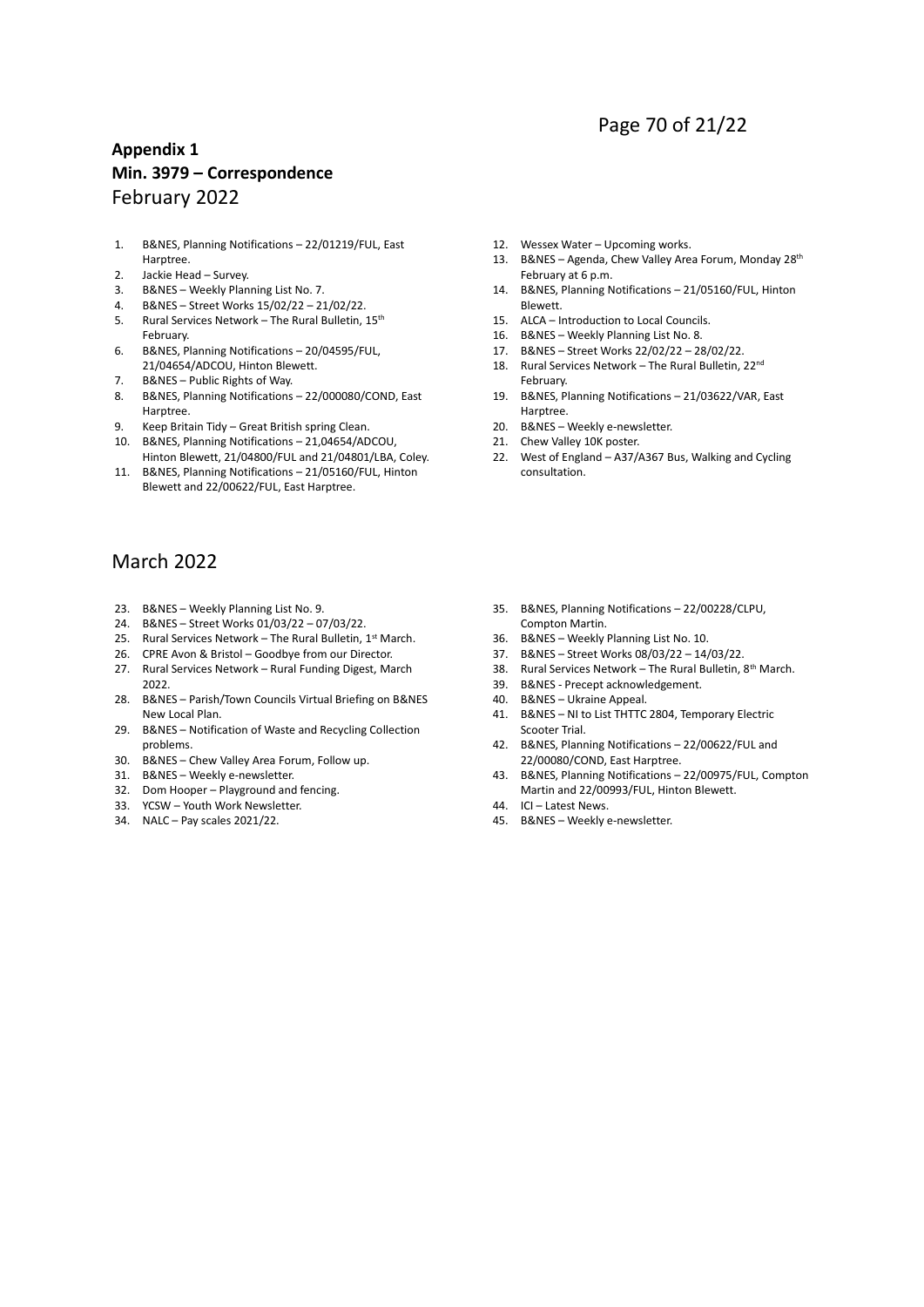### **Appendix 2**

### **Min. 3991 – Ward Councillor's Report**

**West Harptree Parish Council Report** 11/3/22

### **West Harptree Speeding Phase 2**

I would welcome a discussion about the way forward in building community consensus to identify a second (and potentially third) phase of the speeding programme. I would like to make sure phase two works are undertaken within the 2022/23 financial year. I would also like to put in a bid into the 2023/24 Transport Improvement Programme, should there be need for a third phase.

### **Litter Picking Query**

There was an early question about litter picking on the A368 between Parsonage Close and the lake, where stop/go boards are required and it is too dangerous for volunteers to pick. B&NES has always litter picked all the A roads and many B roads across the district once a year. The programme was due to run from 7/2/22 to 25/3/22. The A368 should now have taken place according to the original schedule. I know some stretches were delayed during the storms so the programme is due to overrun slightly.

Due to extra investment in my portfolio this annual pick will now be twice per year. There will be one full pick in autumn 2022 and another in spring 2023.

### **Recycling Round Query**

The January WHPC raised the issue of recycling rounds where trucks were full part way around the round. In WH over New Year there were two weeks of missed collections to some houses, the same each time. Councillors suggested that where these issues are foreseeable that the rounds should be reversed so that the same residents were not affected in two successive weeks.

B&NES looked into this case and confirmed that in normal circumstances that the rounds would be reversed in the way suggested. They apologised that this did not happen on that occasion and have raised this with supervisors.

### **Anti-Social Behaviour**

Following the appeal for information about anti-social behaviour I received communications from 10 residents of West Harptree. None of these concerned the ASB we had discussed. 9 of these related to dog fouling and 1 related to noise from the pub. I said I would bring this to your attention.

### **Dog Fouling**

Had lots of rounds of correspondence about this following the appeal for information. I encouraged residents in all cases to seek intelligence on suspects to pass to me, so we can direct enforcement action. Following discussions two residents had informal conversations with a suspect and reported that the problem improved. I have asked them to keep me up to date about the problem should it worsen.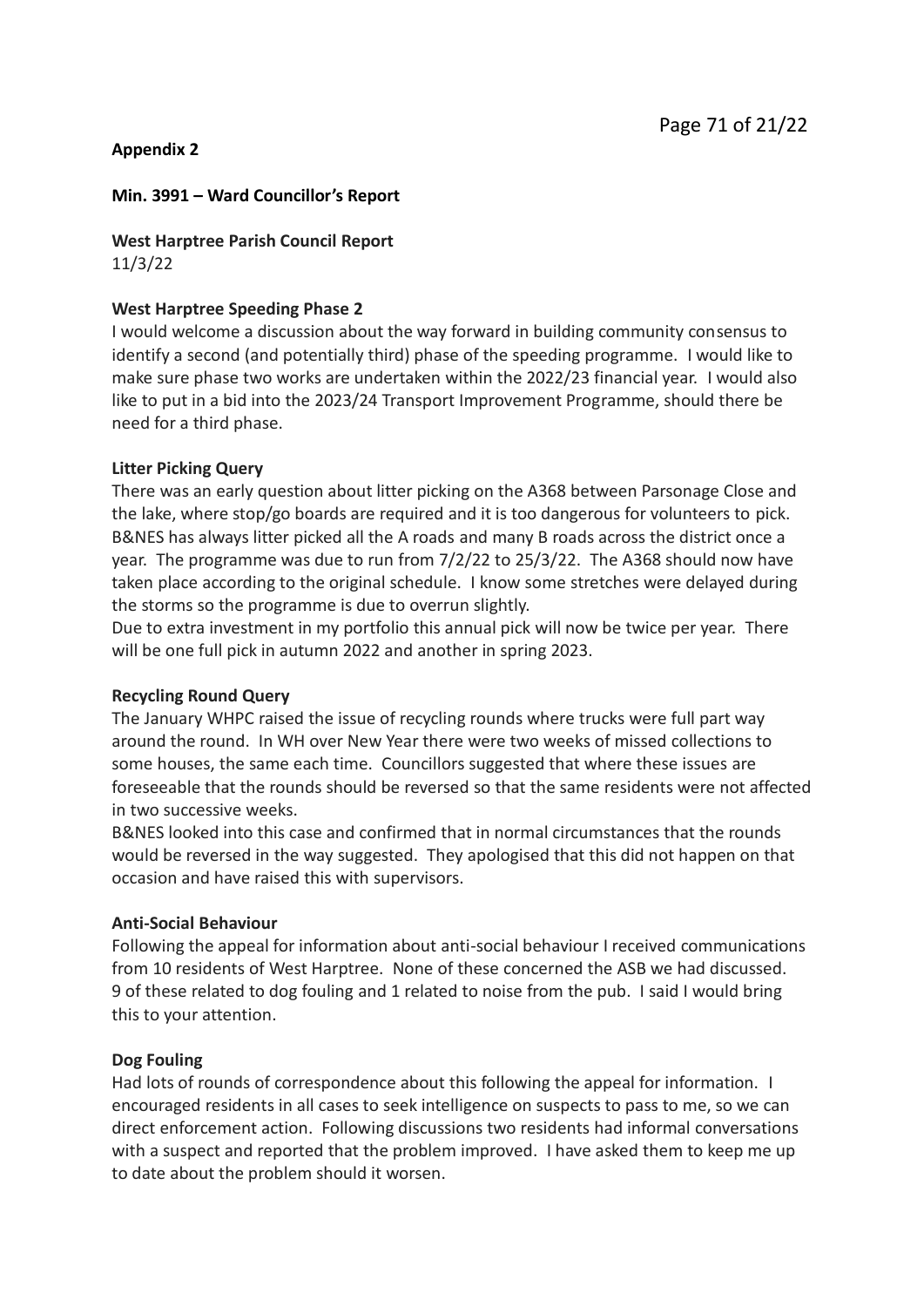#### **Main Road Surface**

The Council Budget voted for £242,000 for the partial resurfacing of the A368. The money prioritises the section between West Harptree and the lake bridge (Bishop Sutton direction). I have pressed the case that this should stretch to include the street through the village and I await news.

#### **Ward Empowerment Fund**

I can confirm that I was successful in allocating £250 Ward Empowerment Fund to the West Harptree Village Hall to help upgrade the sound system.

#### **Budget: Investment in Neighbourhood Services**

Neighbourhood Services includes road repairs, line painting, drain cleaning, litter picking, graffiti, fly tipping and dog fouling enforcement, etc, and has been cut over the course of 10 years to the detriment of these frontline services. In my tenure I have been gradually reversing these cuts, with a major investment in last month's budget of £3m across the district during 2022/23. Roads especially have fallen so far behind that a decade of cuts cannot be turned around in a year, but this is going in the right direction. The investment is set to include:

- Extra £2m for road repairs (including £242k for the A368)

- Increasing the road line painting capacity three-fold

- Increasing the number of drains (gullies) cleaned from 22,000 a year to 33,000 a year

- Extra capacity in the enforcement team to allow intelligence-led enforcement of dog fouling, whilst maintaining the enhanced level of enforcement service for fly-tipping and litter

- Clean and Green Weeks, where a new team work their way around the wards. These are designed to work with the community and respond to priorities articulated by B&NES councillors, parish councils.

- A free graffiti cleaning service for private homes (until now people have had to make their own arrangements)

- Refilling grit bins during winter (until now they had not been refilled if needed during the winter)

#### **Other B&NES Issues:**

- Council house building: the budget allocated £11m to build the first council houses in B&NES in a generation. These will initially focus on Bath, the Somer Valley and Keynsham. - Social care: B&NES is in a 7-year contract with Virgin Care for the non-profit provision of social care. Virgin Care was recently bought by a profit-making company. We are unhappy about this sale and are considering our options on the future of this contract.

- Bristol CAZ: early indications from BCC were that they had listened to requests about the need for CAZ exemption for hospital trips, blue badge holders and workers on low incomes. The final scheme now only exempts these groups for a transitionary period. We are feeding back to BCC that this transitionary period does not go far enough.

- A37 public transport, walking and cycling study. WECA-funded works to improve active and public transport on the A37 are due to start in 2024. Ahead of this B&NES, Bristol CC and WECA are considering a series of options. These include a Park & Ride at Whitchurch, mini Park & Rides at A37 villages, improvement to the bus service and an off-road walking and